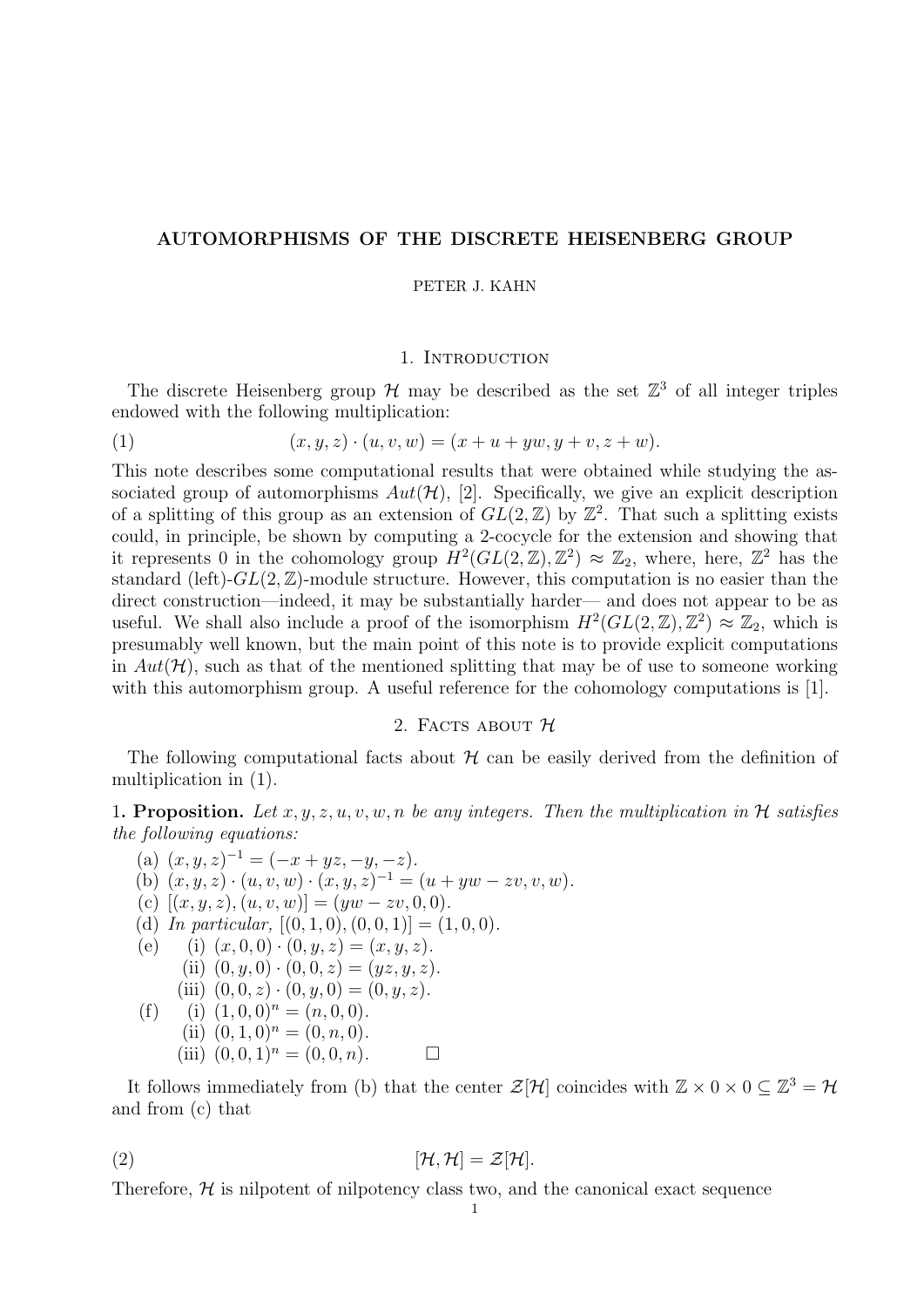#### 2 PETER J. KAHN

$$
(\mathbf{3}) \qquad [\mathcal{H}, \mathcal{H}] \rightarrowtail \mathcal{H} \twoheadrightarrow \mathcal{H}_{ab}
$$

presents H as a central extension of  $\mathbb{Z}^2$  by  $\mathbb{Z}$ .

Formulae (d)-(f) show that  $(0, 1, 0)$  and  $(0, 0, 1)$  generate H. Specifically,

(4) 
$$
(x, y, z) = [(0, 1, 0), (0, 0, 1)]^{x} \cdot (0, 0, 1)^{z} \cdot (0, 1, 0)^{y},
$$

for all  $(x, y, z) \in \mathcal{H}$ .

For the next result, we use the non-standard notation  $n^{(2)}$  to stand for  $n(n-1)/2$ , for any integer n.

2. Proposition. For any  $(x, y, z) \in \mathcal{H}$  and any  $n \in \mathbb{Z}$ , we have

(5) 
$$
(x, y, z)^n = (nx + n^{(2)}yz, ny, nz).
$$

*Proof.* For  $n > 0$ , the proof is an easy induction, which we leave to the reader. The case  $n = -1$  is the statement in Proposition 1 (a). Combining this with the result for positive n immediately gives the result for negative n.

The following fact was pointed out to me by K. Brown:

3. Proposition.  $H$  may be presented as

(6) 
$$
\langle \alpha, \beta : [\alpha, [\alpha, \beta]] = 1 = [\beta, [\alpha, \beta]] \rangle,
$$

with  $\alpha$  (resp.,  $\beta$ ) corresponding to the generator  $(0, 1, 0)$  (resp.,  $(0, 0, 1)$ ).

*Proof.* Let F be the free group on  $\alpha$  and  $\beta$ , let R be the relator subgroup presented in (6), and let G be the quotient  $F/R$ . For  $w \in F$ , let  $\overline{w}$  denote its image in G.

It follows immediately from the presentation that the canonical exact sequence

$$
[G, G] \rightarrowtail G \twoheadrightarrow G_{ab}
$$

is a central extension, that  $[G, G]$  is cyclic with generator  $[\overline{\alpha}, \overline{\beta}]$ , and that the abelian group  $G_{ab}$  is generated by  $\overline{\alpha}$  and  $\overline{\beta}$ .

By Proposition 1 (c) and equation (2), every pair of elements  $\sigma$  and  $\tau$  in H satisfy the relations of the presentation (6), so that there exists a unique homomorphism  $f: G \to H$ such that  $f(\overline{\alpha}) = \sigma$  and  $f(\beta) = \tau$ . Let us choose  $\sigma$  and  $\tau$  to be the generators  $(0, 1, 0)$  and  $(0, 0, 1)$ , respectively. Then, f is onto. Clearly, f induces a map of exact sequences  $(7) \rightarrow$ (3) which is surjective on every term. It follows that  $[G, G]$  is infinite cyclic and  $G_{ab} \approx \mathbb{Z}^2$ . Therefore, the surjections  $[G, G] \rightarrow [\mathcal{H}, \mathcal{H}]$  and  $G_{ab} \rightarrow \mathcal{H}_{ab}$  induced by f are bijections, implying, by the 5-lemma, that f is a bijection.

The following fact is an obvious corollary.

4. Corollary. Let L be any group, and let  $\sigma$  and  $\tau$  be any elements of L satisfying the two relations in (6). Then, there is a unique homomorphism  $h : \mathcal{H} \to L$  such that  $h(0, 1, 0) = \sigma$ and  $h(0,0,1) = \tau$ .

5. Corollary. Let  $\sigma$  and  $\tau$  be any elements of H. There exists a unique endomorphism h of H such that  $h(0, 1, 0) = \sigma$  and  $h(0, 0, 1) = \tau$ .

*Proof.* As noted in the proof of Proposition 3,  $\sigma$  and  $\tau$  satisfy the relations described in (6), so the result follows from Corollary 4 with  $L = H$ .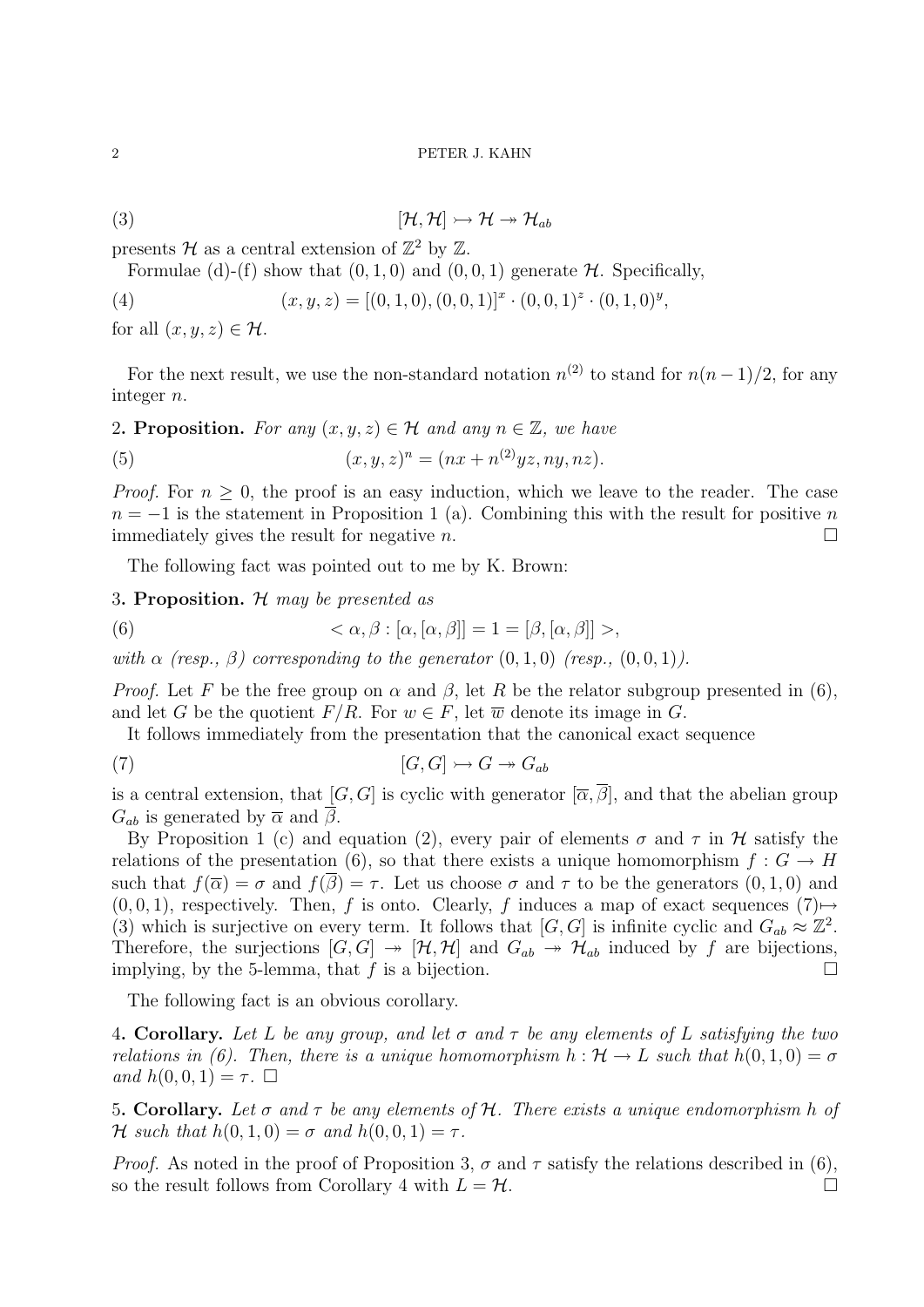6. Proposition. Let  $h : \mathcal{H} \to \mathcal{H}$  be an endomorphism. Then h is an automorphism if and only if  $h_{ab}$  is.

*Proof.* Suppose that  $h_{ab}$  is an automorphism, and let h' be the endomorphism of  $[\mathcal{H}, \mathcal{H}]$ induced by h. Since  $h_{ab}$  is surjective, there exist  $\sigma$  and  $\tau$  in  $\mathcal H$  such that  $h(\sigma) = (a, 1, 0)$ and  $h(\tau) = (b, 0, 1)$ , for some  $a, b \in \mathbb{Z}$ . By Proposition 1 (d),  $h'([\sigma, \tau]) = (1, 0, 0)$ , so  $h'$ is surjective, hence bijective. The 5-lemma now implies that  $h$  is an automorphism. The converse is immediate.

Remark. If  $h : \mathcal{H} \to \mathcal{H}$  is an endomorphism and  $h(0,1,0) = (a, b, c), h(0,0,1) = (d, e, f),$ then the endomorphism  $h_{ab}$  of  $\mathcal{H}_{ab}$  has determinant  $bf - ce$ . Indeed, using the obvious identification of  $\mathcal{H}_{ab}$  with  $\mathbb{Z}^2$ , the standard matrix of  $h_{ab}$  is just  $\begin{pmatrix} b & e \\ c & f \end{pmatrix}$ .

### 3. THE MULTIPLICATION IN  $\text{END}(\mathcal{H})$

To give a reasonably compact formula for the multiplication in  $End(\mathcal{H})$ , we need to introduce additional notation. For any square matrix M, let |M| denote its determinant and  $M_{ij}$ its entry in the i, j<sup>th</sup> position. If A and B are  $2 \times 2$  integer matrices, define  $P(A, B)$  to be the ordered pair of integers given by the matrix product

(8) 
$$
(A_{11}A_{21}, A_{12}A_{22}, A_{12}A_{21}) \cdot \begin{pmatrix} B_{11}^{(2)} & B_{12}^{(2)} \ B_{21}^{(2)} & B_{22}^{(2)} \ B_{11}B_{21} & B_{12}B_{22} \end{pmatrix}.
$$

Now, according to Corollary 5, any two elements  $(a, b, c)$  and  $(d, e, f)$  of H uniquely determine an endomorphism of H by the rule  $h(0, 1, 0) = (a, b, c)$  and  $h(0, 0, 1) = (d, e, f)$ . Therefore, h may be uniquely represented by the pair  $((a, d), (\begin{smallmatrix} b & e \\ c & f \end{smallmatrix}))$ , which we may abbreviate as  $(u, U)$ . (Note that we want to make use of u as a row vector, i.e., a  $1 \times 2$  matrix.) Let k be another endomorphism, with corresponding pair  $(v, V)$ . We can now state the desired multiplication formula:

### 7. Proposition. The composition  $h \circ k$  in  $End(H)$  is given by

(9) 
$$
(u, U) \circ (v, V) = (|U|v + uV + P(U, V), UV),
$$

where  $|U|v$  is the usual scalar product of the vector v, and uV and UV are given by the usual matrix multiplication.

*Proof.* Suppose that  $k(0, 1, 0) = (r, s, t)$  and  $k(0, 0, 1) = (x, y, z)$ , so that

$$
(v, V) = ((r, x), \begin{pmatrix} s & y \\ t & z \end{pmatrix}).
$$

To compute  $(u, U) \circ (v, V)$ , we use equation (4) to calculate  $h \circ k(0, 1, 0)$  and  $h \circ k(0, 0, 1)$ :

$$
h \circ k(0, 1, 0) = h(r, s, t)
$$
  
=  $h([(0, 1, 0), (0, 0, 1)]^r(0, 1, 0)^t(0, 0, 1)^s)$   
=  $[(a, b, c), (d, e, f)]^r(d, e, f)^t(a, b, c)^s$   
=  $(r(bf - ce), 0, 0)(d, e, f)^t(a, b, c)^s$ .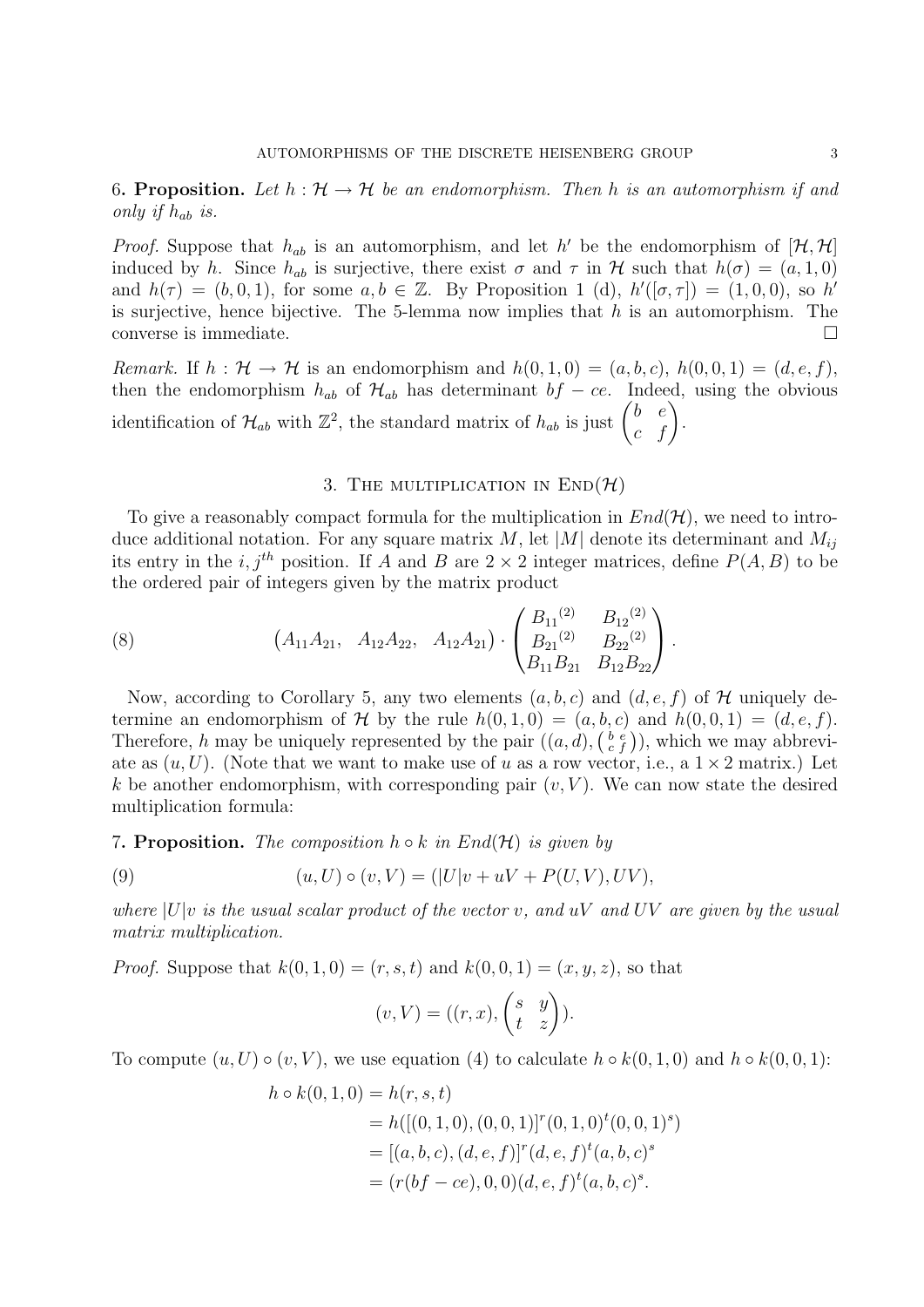We now apply Proposition 2, obtaining

$$
h \circ k(0,1,0) = (r(bf-ce), 0,0) \cdot (td + t^{(2)}ef, te, tf) \cdot (sa + s^{(2)}bc, sb, sc),
$$
  
=  $(r(bf-ce), 0,0) \cdot (sa + td + s^{(2)}bc + t^{(2)}ef + stec, sb + te, sc + tf),$   
=  $(r|U| + sa + td + s^{(2)}bc + t^{(2)}ef + stec, sb + te, sc + tf).$ 

A similar computation applies to  $h \circ k(0, 0, 1)$ , and, together, these yield the desired formula.

 $\Box$ 

It is worth listing the following two straightforward computational consequences of Proposition 7:

8. Corollary. For any  $(u, U), (v, V)$  in  $Aut(\mathcal{H}),$ 

$$
(u, U)^{-1} = (-|U|(uU^{-1} + P(U, U^{-1})), U^{-1}),
$$

and

$$
(u, U) \circ (v, V) \circ (u, U)^{-1} =
$$
  

$$
(-|V|(uU^{-1} + P(U, U^{-1})) + |U|vU^{-1} + uVU^{-1} + P(U, V)U^{-1} + P(UV, U^{-1}), UVU^{-1}).
$$

# 9. Corollary. The center  $\mathcal{Z}[Aut(\mathcal{H})]$  is trivial.

*Proof.* Suppose that  $(v, V) \in \mathcal{Z}[Aut(\mathcal{H})]$ . Then Corollary 8 implies that  $V \in \mathcal{Z}[GL(2, \mathbb{Z})]$ , hence, as is well known,  $V = \pm I$ . The possibility  $V = -I$  can be ruled out by a simple computation using Corollary 8. For example, suppose  $V = -I$  and  $U = \begin{pmatrix} 0 & -1 \\ 1 & 0 \end{pmatrix}$ . Let us call this matrix J for short. We first compute  $P(J, J^{-1}) = P(-J, J^{-1}) = P(J, -I) = (0, 0)$ , so we get  $(v, V) = (v, -I) = (u, J) \circ (v, -I) \circ (u, J)^{-1} = (-2uJ^{-1} + vJ^{-1}, -I)$ , implying that, for any choice of v,  $v - vJ = 2u$ , for all u, which is clearly impossible.

Therefore,  $V = I$ . By a computation similar to the one just done, we can conclude that  $v \neq 0$  is impossible.

10. Corollary. The surjection  $Aut(\mathcal{H}) \to GL(2,\mathbb{Z})$  given by  $h \mapsto h_{ab}$  has kernel isomorphic to  $\mathbb{Z}^2$ . The natural left- $GL(2,\mathbb{Z})$ -module structure on this kernel induced by inner automorphisms of  $Aut(\mathcal{H})$  is isomorphic to the canonical structure, i.e., the one induced by left matrix multiplication on column 2-vectors.

*Proof.* In terms of the notation we introduced, the map  $h \mapsto h_{ab}$  may be identified with the map  $(u, U) \mapsto U$ . Therefore, the kernel of this map equals  $\{(u, I) : u \in \mathbb{Z}^2\}$ , which identifies in the obvious way with  $\mathbb{Z}^2$  as a set. Using equation (9), it is easy to see that

$$
(u, I) \circ (v, I) = (u + v, I),
$$

so that the kernel identifies with  $\mathbb{Z}^2$  as an abelian group.

To compute the action of  $GL(2, \mathbb{Z})$  on  $\mathbb{Z}^2$  corresponding to this, we choose any  $U \in$  $GL(2,\mathbb{Z})$  and lift it to  $(0, U) \in Aut(\mathcal{H})$ . Using Corollary 8, we get, for any  $v \in \mathbb{Z}^2$ ,

$$
(0, U) \circ (v, I) \circ (0, U)^{-1} = (|U|vU^{-1}, I).
$$

It will now be convenient to think of v as ranging over  $M_{1,2}(\mathbb{Z})$ , the additive group of  $1\times 2$ integer matrices. We define the group isomorphism  $\tau : M_{1,2}(\mathbb{Z}) \to M_{2,1}(\mathbb{Z})$  by

$$
\tau(x,y) = \begin{pmatrix} -y \\ x \end{pmatrix}.
$$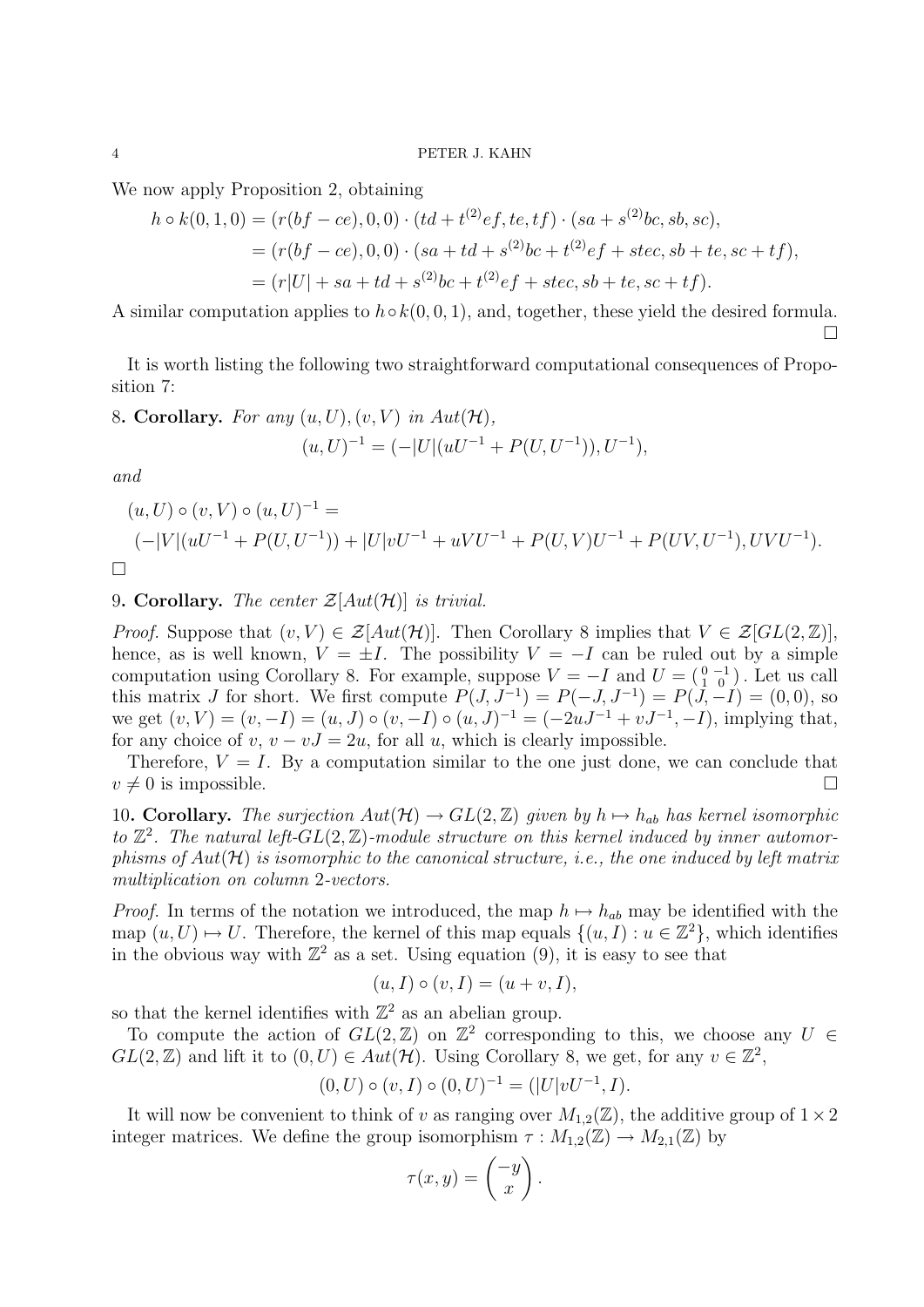Then, one easily verifies that

$$
\tau(|U|vU^{-1}) = U \cdot \tau(v),
$$

for every  $U \in GL(2,\mathbb{Z})$  and  $v \in M_{1,2}(\mathbb{Z})$ . Thus,  $\tau$  yields the desired left- $GL(2,\mathbb{Z})$ -module isomorphism.

4. A SPLITTING OF 
$$
Aut(\mathcal{H}) \rightarrow GL(2, \mathbb{Z})
$$

Equations (8) and (9) suggest that a closed formula for a splitting of the map  $(u, U) \mapsto U$ is difficult to define. We shall, instead, proceed by using a presentation of  $GL(2,\mathbb{Z})$  and define a splitting by specifying its values on the generators of the presentation. The task will then be to verify that these values respect the relations in the presentation.

In [3], Milnor gives the following presentation for the group  $SL(2,\mathbb{Z})$ :

(10) 
$$
\langle x, y : xy^{-1}x = y^{-1}xy^{-1}, (xy^{-1}x)^4 = 1 \rangle,
$$

where  $x$  and  $y$  may be taken to correspond to the elementary matrices

$$
\begin{pmatrix} 1 & 1 \ 0 & 1 \end{pmatrix} \text{ and } \begin{pmatrix} 1 & 0 \ 1 & 1 \end{pmatrix},
$$

respectively.

Using this, it is easy to check that  $GL(2,\mathbb{Z})$  can be given by the presentation

(11) 
$$
\langle x, y, z : xy^{-1}x = y^{-1}xy^{-1}, (xy^{-1}x)^4 = 1, zxz^{-1} = x^{-1}, zyz^{-1} = y^{-1} \rangle
$$
,

where  $x$  and  $y$  may be taken to correspond to the elementary matrices already described and z taken to correspond to

$$
\begin{pmatrix} -1 & 0 \\ 0 & 1 \end{pmatrix}.
$$

Let us call these three matrices  $e_{12}$ ,  $e_{21}$ , and r, respectively. We shall find elements  $E_{12}$ ,  $E_{21}$ , and R in  $Aut(\mathcal{H})$  satisfying the relations satisfied by x, y, and z in (11), respectively, such that

$$
E_{12} \mapsto e_{12}
$$
  

$$
E_{21} \mapsto e_{21}
$$
  

$$
R \mapsto r
$$

under the surjection in question. Of course, this last means that  $E_{12}, E_{21}$ , and R have the form  $(u, e_{12}), (v, e_{21}),$  and  $(w, r)$ , respectively, so it remains to describe  $u, v, w$ . We shall set  $u = w = (0, 1)$  and  $v = (1, 0)$ . The rest is now a computational exercise to verify the relations in (11). We shall give a few details for the reader.

First, set  $(1,0) = e_1$  and use Corollary 8 to compute

$$
E_{21}^{-1} = (-e_1, e_{21}^{-1}).
$$

Then, use this and equation (1) twice to compute

$$
E_{12}E_{21}^{-1}E_{12} = (-e_1, e_{12}e_{21}^{-1}e_{12}) = (-e_1, e_{21}^{-1}e_{12}e_{21}^{-1}) = E_{21}^{-1}E_{12}E_{21}^{-1}.
$$

The second equality follows from the Milnor presentation (10). Therefore,  $E_{12}$  and  $E_{21}$ satisfy the first relation of the Milnor presentation. One verifies easily that  $e_{21}^{-1}e_{12}e_{21}^{-1} = -J$ , where J is as defined the proof of Corollary 9 above, so that the common value in the above equation can be written as  $(-e_1, -J)$ . Apply equation (9) twice to this value to verify the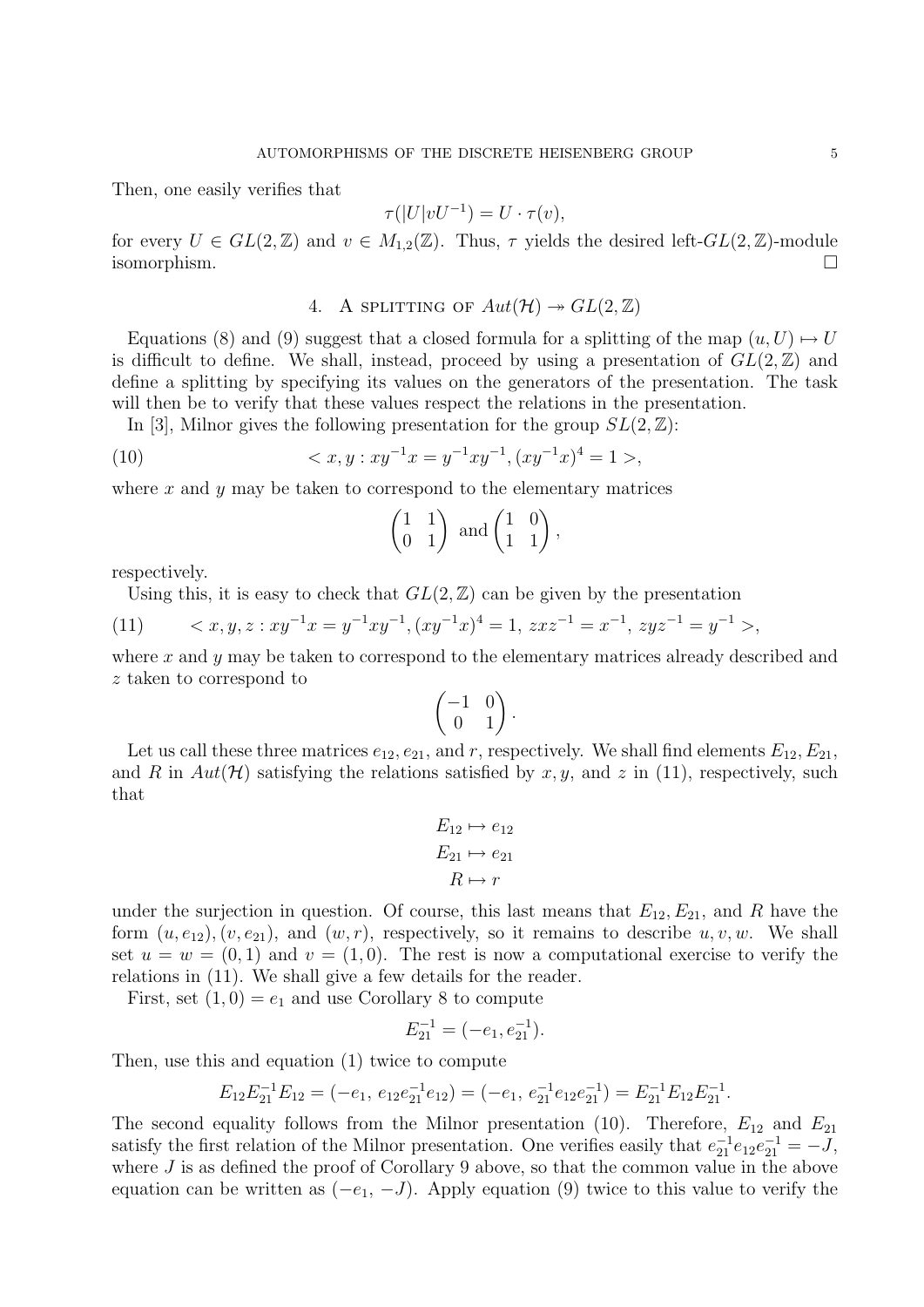second relation in the Milnor presentation. It remains to verify that our choices satisfy the two remaining relations in (11), and we leave these to the reader.

It follows that the subgroup of  $Aut(\mathcal{H})$  generated by  $E_{12}, E_{21}$ , and R projects isomorphically onto  $GL(2,\mathbb{Z})$  via the canonical map. The inverse of this isomorphism is the desired splitting.

5. COMPUTING 
$$
H^2(GL(2,\mathbb{Z}),\mathbb{Z}^2)
$$

Consider the presentation

$$
\langle x, y : x^4 = 1, y^3 = x^2 \rangle
$$

of the amalgamated free product  $\mathbb{Z}_4 *_{\mathbb{Z}_2} \mathbb{Z}_6$ . This is also known ([4], p. 81)to be a presentation of  $SL(2,\mathbb{Z})$ , where the generators x and y are realized by the  $2 \times 2$  integer matrices

$$
\alpha = \begin{pmatrix} 0 & 1 \\ -1 & 0 \end{pmatrix}
$$
 and  $\beta = \begin{pmatrix} 1 & 1 \\ -1 & 0 \end{pmatrix}$ , respectively.

It is convenient to note that the matrix  $\gamma = \alpha^2 = \beta^3$  is just

$$
\gamma = \begin{pmatrix} -1 & 0 \\ 0 & -1 \end{pmatrix}.
$$

We now consider  $\mathbb{Z}_2$ ,  $\mathbb{Z}_4$ , and  $\mathbb{Z}_6$  to be subgroups of  $SL(2,\mathbb{Z})$ , with generators  $\gamma$ ,  $\alpha$ , and β, respectively. We let M denote  $\mathbb{Z}^2$ , endowed with the canonical left- $SL(2,\mathbb{Z})$  module structure. Thus M inherits the structure of a left-module over  $\mathbb{Z}_2$ ,  $\mathbb{Z}_4$ , and  $\mathbb{Z}_6$ , respectively. We compute the corresponding groups of invariants and co-invariants:

11. Proposition. (a)  $M^{\mathbb{Z}_4} = M^{\mathbb{Z}_6} = M^{\mathbb{Z}_2} = 0$ , and (b)  $M_{\mathbb{Z}_4} = \mathbb{Z}_2$ ,  $M_{\mathbb{Z}_2} = \mathbb{Z}_2 \oplus \mathbb{Z}_2$ ,  $M_{\mathbb{Z}_6} = 0$ . *Proof.* (a) We note that  $M^{\mathbb{Z}_2} = \ker(\gamma - 1) = \ker\left(\begin{smallmatrix} -2 & 0 \\ 0 & -2 \end{smallmatrix}\right) = 0$ , which implies all the assertions of part (a).

(b) If g is a generator of  $\mathbb{Z}_n$ ,  $n = 2, 4, 6$ , then the group of co-invariants  $M_{\mathbb{Z}_n} = coker(g-1)$ . So, we compute

$$
\gamma - 1 = \begin{pmatrix} -2 & 0 \\ 0 & -2 \end{pmatrix}, \ \alpha - 1 = \begin{pmatrix} -1 & 1 \\ -1 & -1 \end{pmatrix}, \ \beta = \begin{pmatrix} 0 & 1 \\ -1 & -1 \end{pmatrix},
$$

which immediately yields (b).  $\Box$ 

12. Proposition. (a)  $H^0(SL(2,\mathbb{Z});M) = 0$ . (b)  $H^1(SL(2,\mathbb{Z});M) = 0$ .

*Proof.* (a)  $H^0(SL(2, \mathbb{Z}); M) = M^{SL(2, \mathbb{Z})} \subseteq M^{\mathbb{Z}_2} = 0.$ 

(b) Use the Mayer-Vietoris sequence for the amalgamated free product  $\mathbb{Z}_4 *_{\mathbb{Z}_2} \mathbb{Z}_6 =$  $SL(2,\mathbb{Z})$ :

$$
(12) \ \ 0=M^{\mathbb{Z}_2}=H^0(\mathbb{Z}_2;M)\longrightarrow H^1(SL(2,\mathbb{Z});M)\longrightarrow H^1(\mathbb{Z}_4;M)\oplus H^1(\mathbb{Z}_6;M)\stackrel{a}{\rightarrow}H^1(\mathbb{Z}_2;M).
$$

It is well known that  $H^1(\mathbb{Z}_n; M) = M_{\mathbb{Z}_n}$ , so by Proposition 11, (12) becomes

(13) 
$$
0 \to H^1(SL(2, \mathbb{Z}; M) \to \mathbb{Z}_2 \stackrel{a}{\to} \mathbb{Z}_2 \oplus \mathbb{Z}_2,
$$

so it remains to compute the map a. We have the domain of a equal to  $coker(\alpha - 1)$ , with the map  $a: coker(\alpha - 1) \rightarrow coker(\alpha^2 - 1)$  induced by  $\alpha + 1 = \begin{pmatrix} 1 & 1 \\ -1 & 1 \end{pmatrix}$ . Now  $coker(\alpha - 1)$ is generated mod  $(im(\alpha - 1))$  by  $(1, 0)$  in M, which maps to  $(1, -1)$  under  $\alpha + 1$ . Clearly,  $(1, -1)$  represents a non-zero class in  $coker(\alpha^{2}-1) = coker(\begin{smallmatrix} -2 & 0 \\ 0 & -2 \end{smallmatrix})$ . So, a is injective, which yields (b).